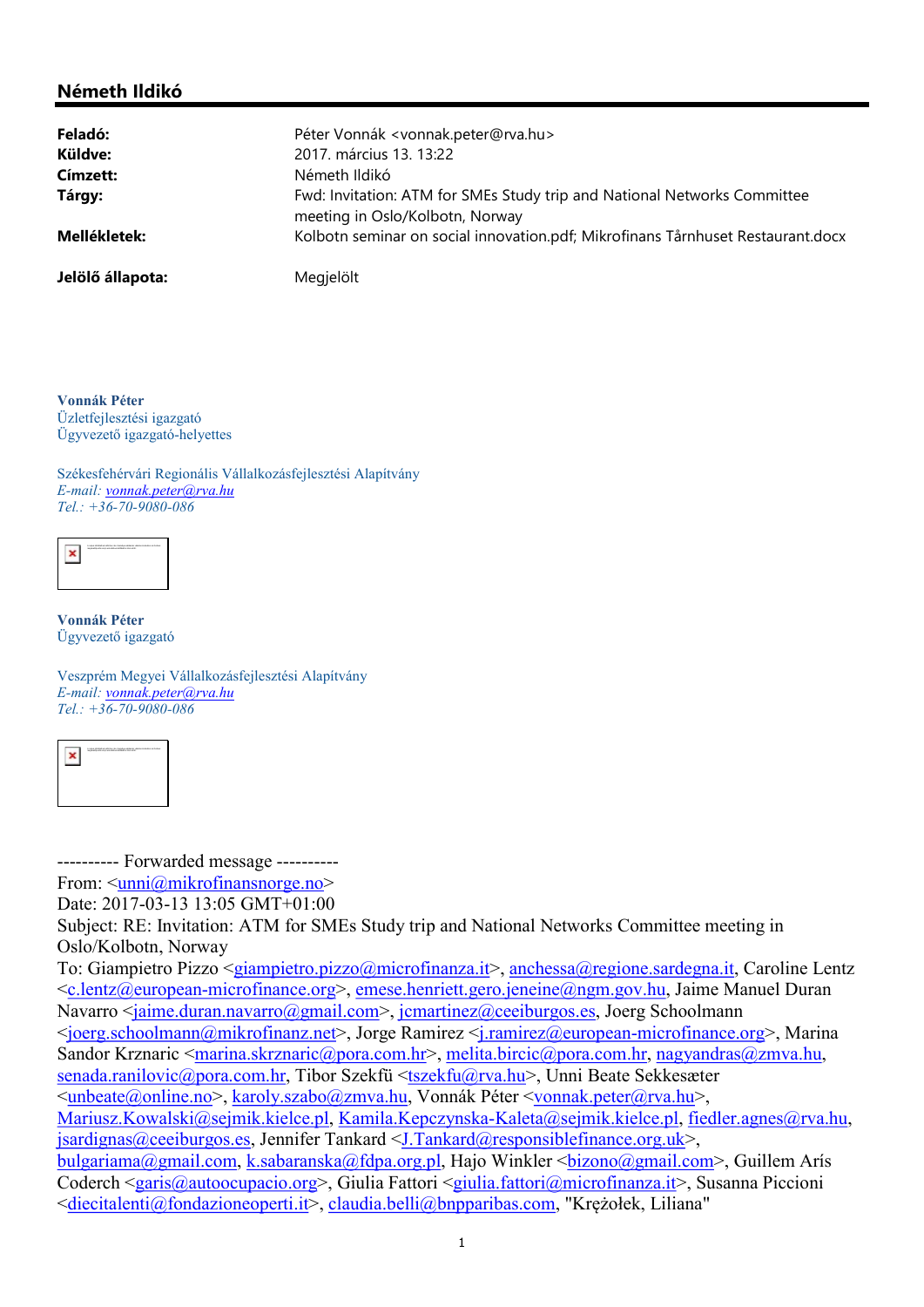$\leq$ Liliana.Krezolek@sejmik.kielce.pl>, Szabó Krisztina Júlia  $\leq$ krisztina.szabo2@ngm.gov.hu>

## Dear all, We look forward to see you in Oslo/Kolbotn soon!

I am resending the information regarding the signing up for the seminar on 21/3 (see attached program) and ask you to sign up as soon as possible here: https://www.eventbrite.com/e/enterprisedevelopment-and-social-innovation-in-the-follo-region-and-in-europe-tickets-32651896702

and for the Deloitte event on 20/3 sign up here: http://info.deloitte.no/2017-03-20-OSLmikrofinans.html Use post code 0191 as it does not accept international codes. You need to sign up because of security reasons.

If you still did not book your own hotel in Oslo, I repeat the code: We have a corporate deal with the Thon Hotel Gorup, and you may use it for any Thon Hotel in Oslo by following this link and log in: https://www.thonhotels.com/corporate-customers/ and then log in.

The username: Mikrofinans and company code: TB14103

I am also attaching a menu for the dinner on 21/3 (pay separate). You will have to give me feedback what menu you prefer before the 17/3 (meet/fish/vegetarian) If you have some special dietary needs, please let me know asap!

We recommend the low cost Hotel Munch, close to the National Theatre Station and the venue for the first day (about €100) or the little bit more expensive Thon Hotel Terminus (€140), very close to the Central Station and also having an Evening meal included Daily from 18:00 - 21:00. Evening meals are served in their dining area on the 1st floor. Both hotels have The lavish breakfast buffet Monday – Friday 06:30 - 10:00. Of course you may choose other hotels, but preferably close to the stations as you will take the train from the airport to Oslo and then form Oslo to Kolbotn next day (we have very good quality trains that are much faster than taxi!) Other suggestions close to Oslo central station is Comfort Hotel Express Central Station or Comfort hotel Børsparken (use Hotels.com to searh!)

Regarding transport, NSB have trains going almost as fast from the Airport at 50% of the rate. You may buy a 24 hour ticket for all zones costing 190. This will get you from the airport, around in the city, to Kolbotn and back to the airport for the cost of just a normal airport train ticket (if you do it in 24 hours)! But you have to make sure to take a train operated by NSB such as R10, R11, L12, not Flytoget (airport Express). In any case, just from the airport-Oslo-Kolbotn will make it good value!

Agenda: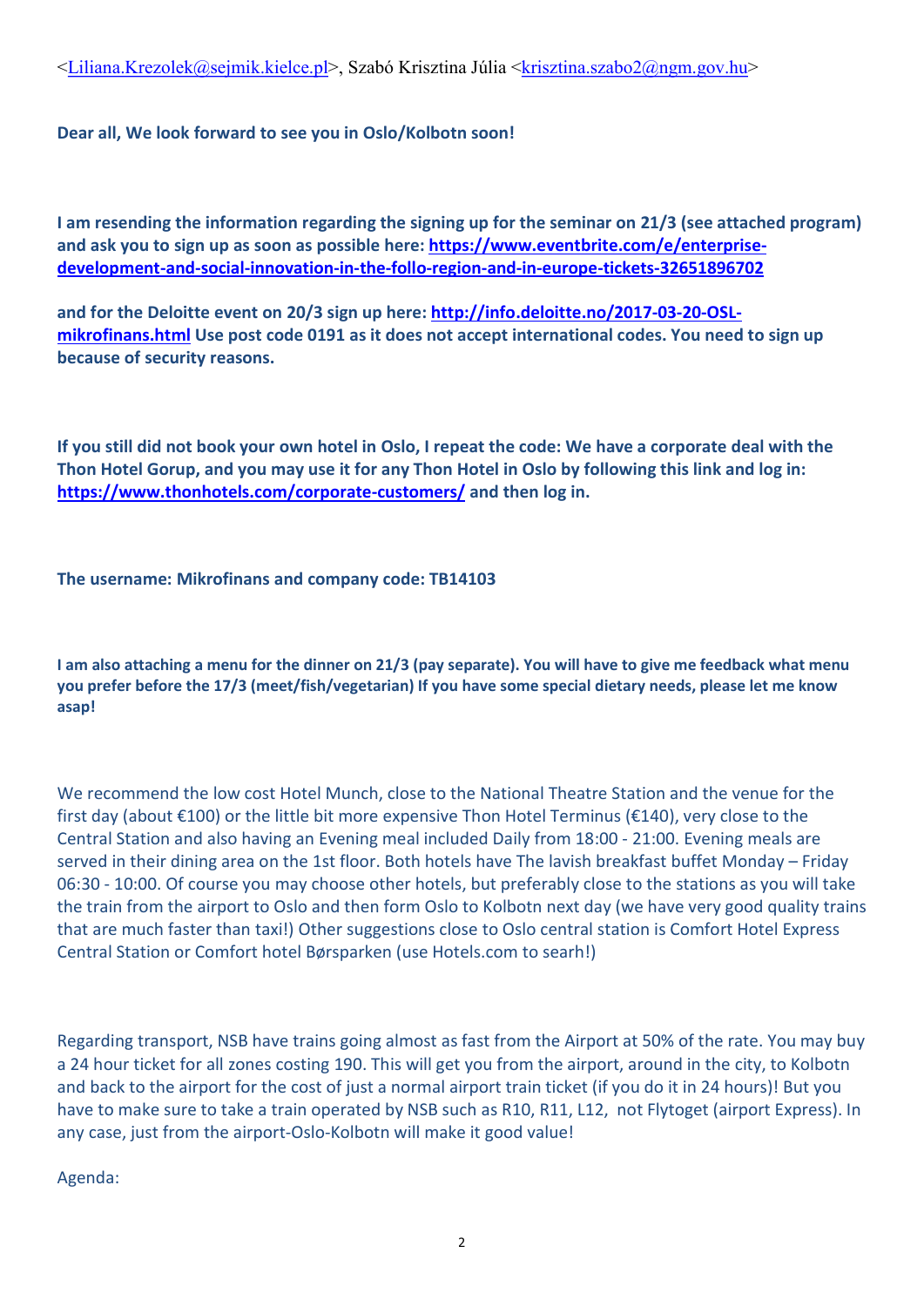$20^{th}$  March:

09:00 – 13:00 Meeting of the National Networks Committee in Oslo city Center in Thon Conference, Universitetsgaten 26 https://www.thonhotels.com/conference/norway/oslo/thon-conferenceuniversitetsgaten/

13:00- 14:00 Lunch in Brasserie Paleo, Thon Hotel Rosenkrantz, Rosenkrantz gate 1 – 3 min from the conference venue. This starts the agenda for ATM for SMEs participants

14:00-17:00 ATM for SME's meeting – discussions/updates/formalities + 15 min presentation for half of the participants. Venue Universitetsgaten 26

18:00-21:00 Mini-seminar on microfinance in the European and Norwegian context and evening reception at the head courter of Deloitte,

Adr: Dronning Eufemias gate 14, 0191 Oslo - the new business district "Barcode" by Oslo Central Station.. This will include invited representatives from the business/financial sector as well as the speakers from next days seminar(see tentative program below)

21<sup>st</sup> March:



8:00 Preparing the venue (organizers only)

8:31 NSB train L22 towards Mysen – get off in Kolbotn station (12 min) 09.00-16:00 Seminar in www.kolben.no in Kolbotn (15 min by train L22/L2 from Oslo) with representatives from regional authorities, municipalities, Center for Social entrepreneurship, incubators, enterprise development agencies and of course cases and participants from Microfinance Norway. We are working towards having a ministry involved as well, and two Mayors and a university have confirmed that they will speak. We have room for 85 participants in the cinema hall that is the venue.

9.00-9:10 Opening by Mayor of Oppegård, Thomas Sjøvold

9.10-9:30 Speech about the Standing Committee for the Follo Region: Mayor in Ski, Tuva Moflag

12:00-13:00 Lunch and networking in Kolben, the venue. 13:00-16:00 Seminar continues. Detailed agenda is attached to this mail

## Break

18:00 Dinner locally in Kolbotn at your own expense (about €40 for excellent food!) in restaurant Gamle Tårnhus (see menu attached – please make your choice!) Followed by party in The Creative Hub, our office in Kolbotn, Kolbotnveien 7, 2bd floor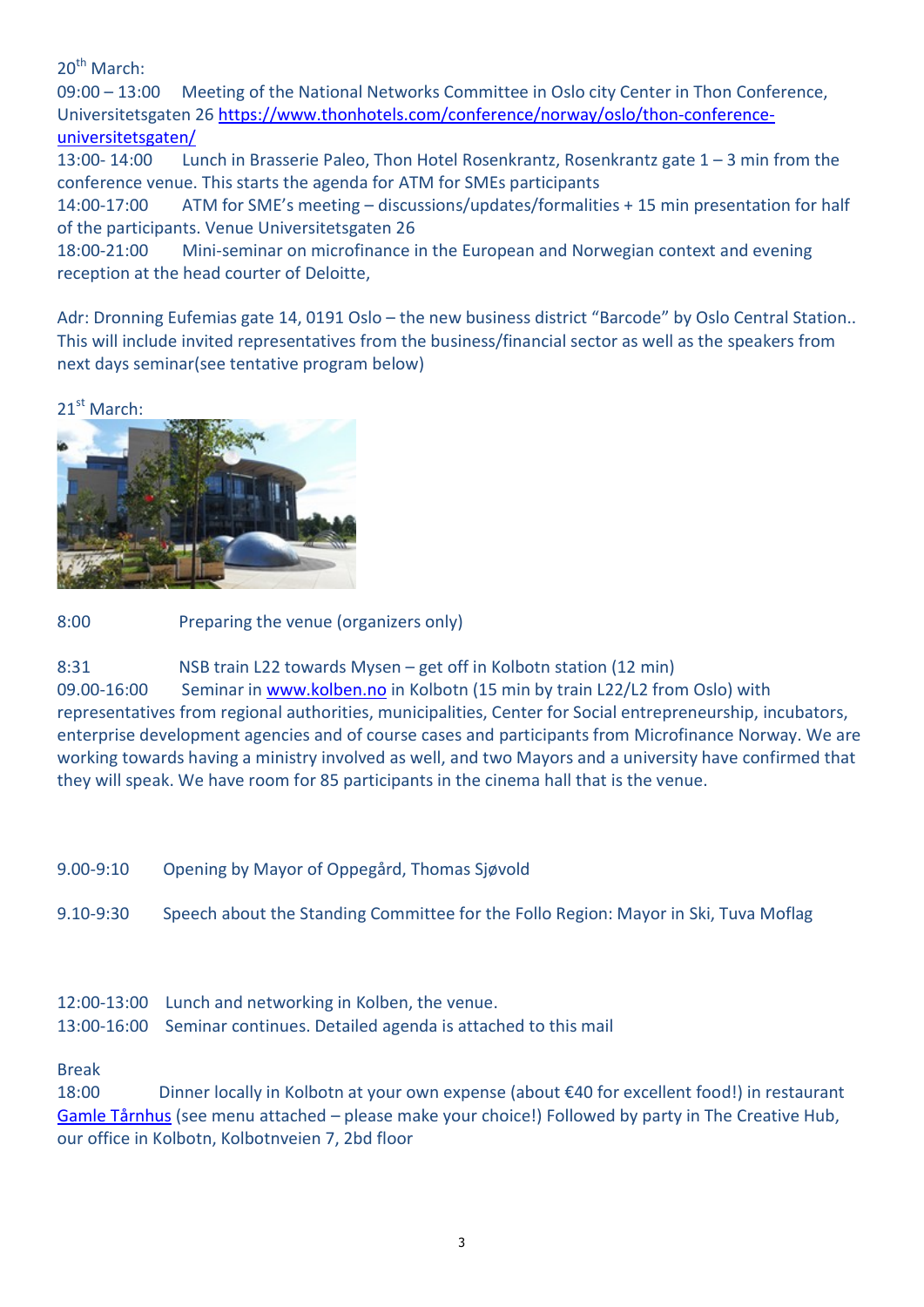22<sup>nd</sup> March

9.00-10.00 Field visit to You Gotta Love it Tatoo in Skippergata, Oslo, one of our loan customers

10.05 Train to Kolbotn

10.30-12.30 Presentation about best practice of Microfinance Norway including discussions among partners

12-13-13.30 Lunch loacally

13.30-16.00 Presentations and updates from those partners who did not present on the 20th – incl discussions

End for most

23<sup>rd</sup> March Filming in Drammen with Øst møter Vest Systue, Qudsia Amtul Quddus

We will have an event on March 20th sponsored by Deloitte Norway. They will invite their customers from the finance sector, all in all about 100 participants. About 30 participants from the European Microfinance Sector will also be present, including the head of the European Microfinance Network. I also want to point out the fact that the meeting is being planned by one of Europe's to ranked banking lawyers, Knut Endre, see http://www.chambersandpartners.com/Europe/person/177218/knut-s-endre and myself. The meeting will be filmed.

The context of the meeting is the fact that both the ATM for SMEs interreg Europe project – Access to Microfinance for SMEs (see attached poster and , and the Committee of National Microfinance Networks in Europe have their meetings in Oslo 20-22 March. We in Microfinance Norway are hosting both meetings, so we expect 25-30 international participants to be present.

We may help with advice on hotels and places to see if you want to come earlier or stay longer. Please let me know!

Welcome to us!

Best greetings from

Unni Beate Sekkesæter Manageing Director Microfinance Norway AS Kolbotnveien 7, 2. etg 1410 Kolbotn Tel +47 93491894 www.mikrofinansnorge.no www.skaperstedet.no